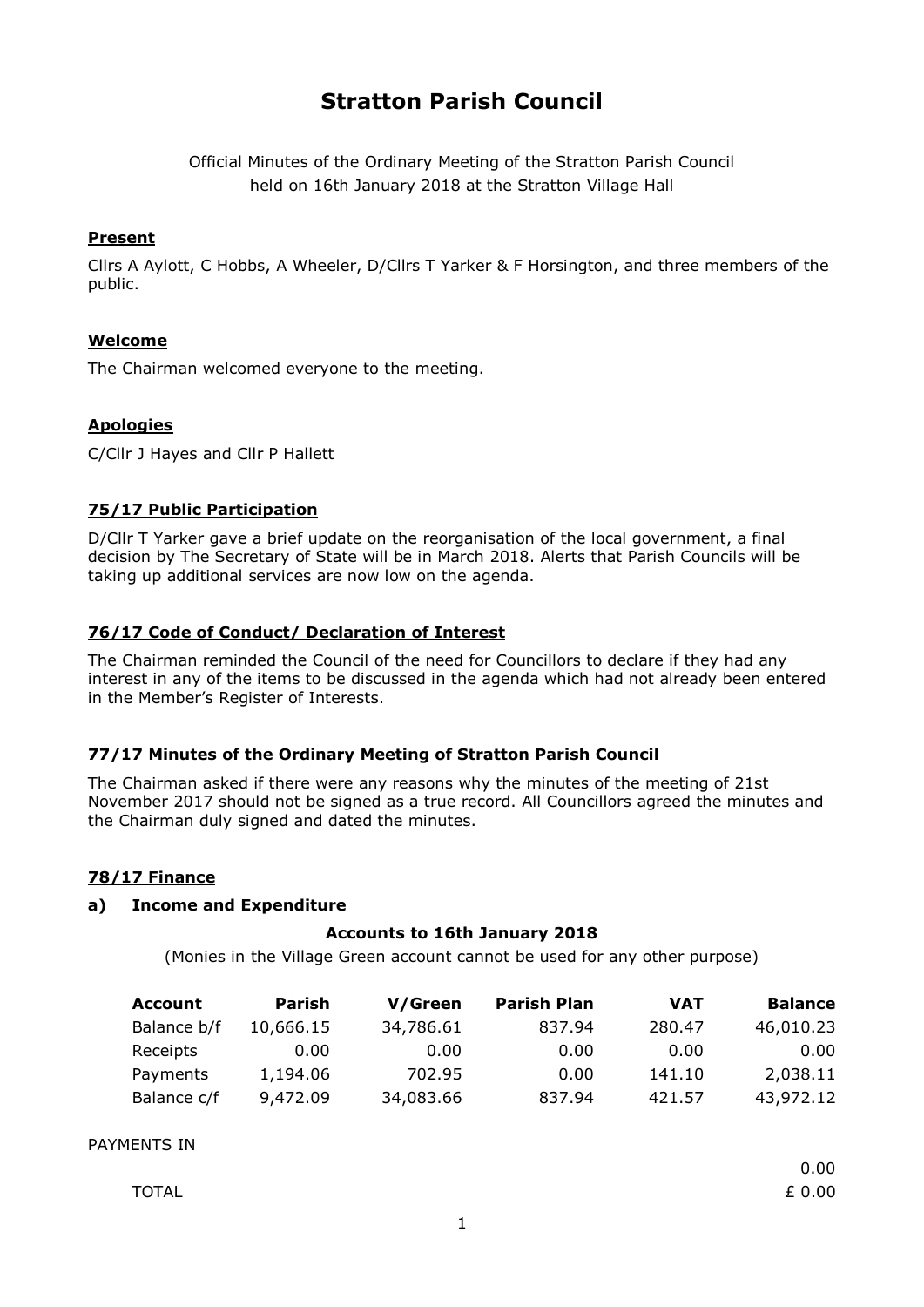# PAYMENTS OUT

| J. Adams (Compost & Plants for Village pots)       | 19.98      |
|----------------------------------------------------|------------|
| Durnovaria Silver Band                             | 150.00     |
| Kevin Kirk (Car Park & Rec Field border)           | 40.00      |
| Stratton Village Hall                              | 63.00      |
| Dorset County Council (Rec Field grass cutting)    | 592.80     |
| Padlock & chain for Rec Field gate                 | 34.74      |
| Section 137 Grant - Children's Party - C. Fletcher | 120.00     |
| Kevin Kirk (Village Green hedge cut) Inv 33        | 140.00     |
| Clerk's Salary                                     | 346.05     |
| Clerk's Expenses & Web Hosting                     | 281.54     |
| Website migration and setup                        | 250.00     |
| <b>TOTAL</b>                                       | £ 2,038.11 |

# **b) Budget Monitoring**

Current expenditure and income was discussed and compared against budget targets. Overspends in certain areas are expected and there may be additional costs for the speed of traffic work. The overall budget targets are in line with the set budget.

We have received notice of Planning Gain monies due from W.D.D.C.

# **79/17 Bus Services Update**

There's no update, the services are running and should continue as long as the services make a profit.

# **80/17 Speed of Traffic Update**

Members of the Speeding Working group had met with the Highways department and discussed a number of practical ideas. Highways agreed to paint "SLOW" road markings at agreed locations along Dorchester Road and would make an "internal request" to have 30mph roundels at the two village entrances.

Subsequently to the meeting, on the 19<sup>th</sup> January seven 30mph roundels were painted along Dorchester Road.

# **81/17 Parish Council Website Update**

The Parish Council website and Facebook are up and running. Details will be widely advertised on noticeboards, in The Chalk Stream magazine and via a door drop. It was agreed for the time being to only have Councillor email addresses on the website. The Clerk to obtain costs for email addresses using the website address.

# **82/17 General Maintenance**

# **a) Review Maintenance List**

There has been no change since the previous meeting. the list of actions and dates to be reviewed with Cllr P Hallett.

# **b) Maintenance Contract Update**

The contract for the Village Green and the Recreational Field have been split into two descriptions of work required for 2018/19.